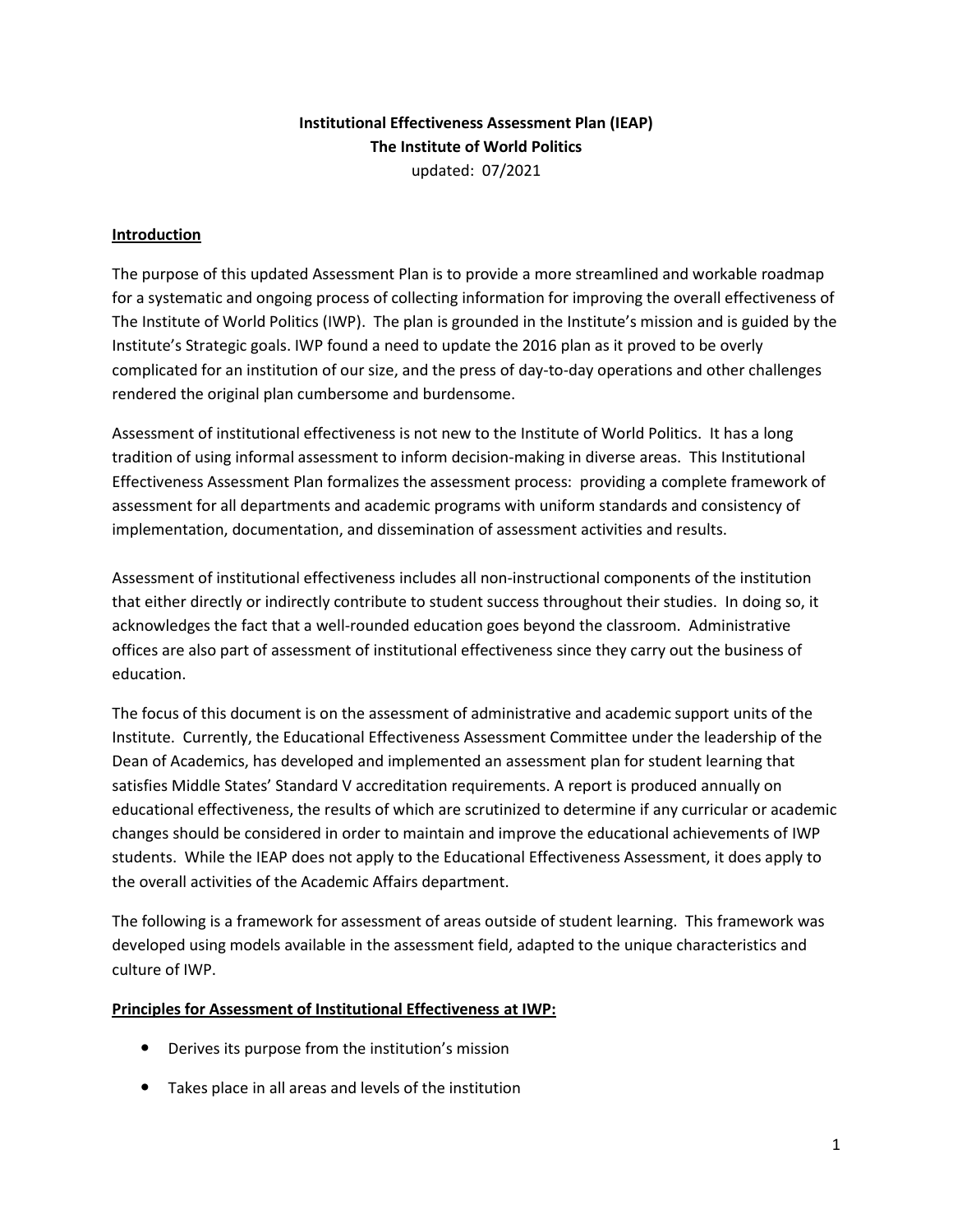- Is a collaborative, participatory process involving the entire staff, led by department heads
- Is realistic, with achievable goals and measurable outcomes
- Is a multi-step process involving goal setting, implementing, evaluating, demonstrating effectiveness and improving services
- Is data oriented and expects that the information gathered from assessment process will be used for making decisions
- Uses data from the Strategic Operation Plans (SOP) for each department and follows the annual SOP review cycle.

# **Roles in Implementation**

Under this plan, IWP is striving to implement an institution-wide process that is predictable and scaled to IWP's size and available human resources. The Board of Trustees, Executive Committee (EXCOM), administration, faculty, and staff participate in an ongoing process of evaluation and improvement.

The assessment process, led by the Executive Vice President and carried out in conjunction with ongoing oversight by the EXCOM, ensures continual self-evaluation and improvement across all academic and administrative units at The Institute of World Politics. The EVP (in collaboration with the Academic Dean and Department heads) assessment responsibilities include:

- improvement in assessment structure and implementation
- educating about assessment for all areas of the Institute
- establishment of timetables and goals
- planning assessment activities
- reviewing and critiquing assessment plans
- identifying assessment needs/deficiencies
- ensuring that assessment is done according to the standards of IWP's assessment plans and policies
- ensuring compliance with accreditation assessment standards (assessment integrity)
- Create a culture where assessment is valued and used across the institution

# **Links to Strategic Planning and Budgeting Process**

Under this plan, assessment at IWP is linked both to strategic planning and the budget process. This link is a dynamic process as strategic planning and assessment are intertwined which, in turn, informs the budgeting process. All departments and the EXCOM are involved in this process. The institutional planning priorities established at the start of the budgeting process become the priorities for funding. IWP utilizes assessment results from its departmental SOPs to formulate and modify plans that may be used to assist in the annual budgeting process. The EXCOM's role in this process is to provide oversight and monitoring on a month-by-month basis of IWP's progress in achieving the goals and objectives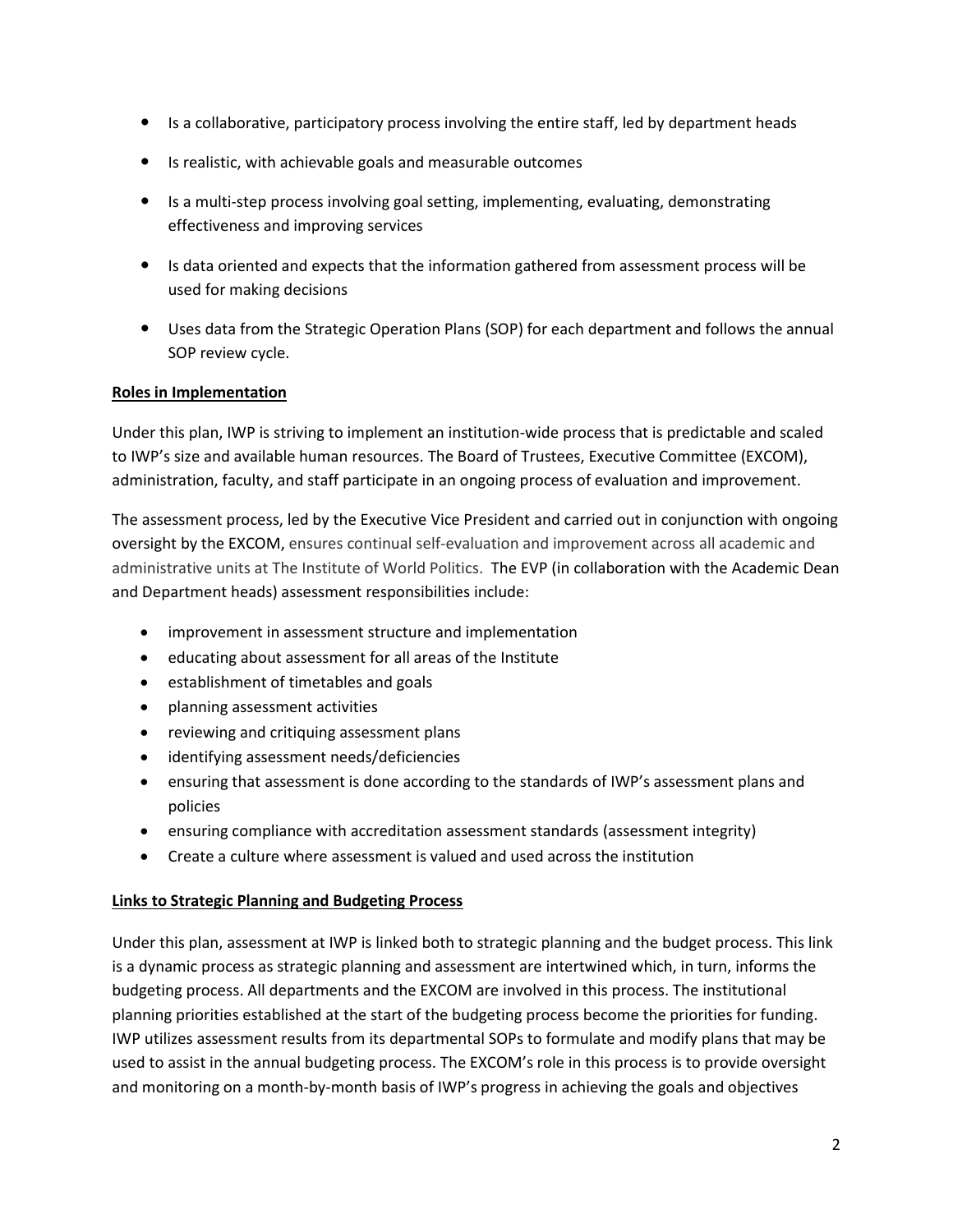outlined in the Strategic Plan, and to discuss and formulate updates to the Strategic Plan for eventual presentation to and adoption by the Board of Trustees. The EXCOM conducts regularly scheduled monthly meetings at which senior management provides updates on current activities and future plans, with discussion of resources needed to carry out these plans. The EXCOM is kept informed of the budgeting process in more-or-less real time each year, with the final proposed budget then discussed with the EXCOM prior to submission to the Board of Trustees at the May board meeting each year.

## **Planning and Assessment Process**

Planning and assessment at IWP take place at two levels, institutional and departmental, with each complementing and informing the other (Figure 1).

#### **Figure 1.**



### *Institutional Assessment*

The fundamental basis of all institutional planning and assessment is derived from the Institute's Mission and Institutional Objectives. These are public statements that describe the nature and character of the institution, and which clearly establish the purpose for which the Institute exists.

The components of our institutional effectiveness plan are:

- clearly defined mission
- measurable objectives and/or outcomes that are consistent with the Institute's mission
- specified performance measures for evaluating success and the extent to which the objectives have been achieved
- documentation of the results and the use of results for making improvements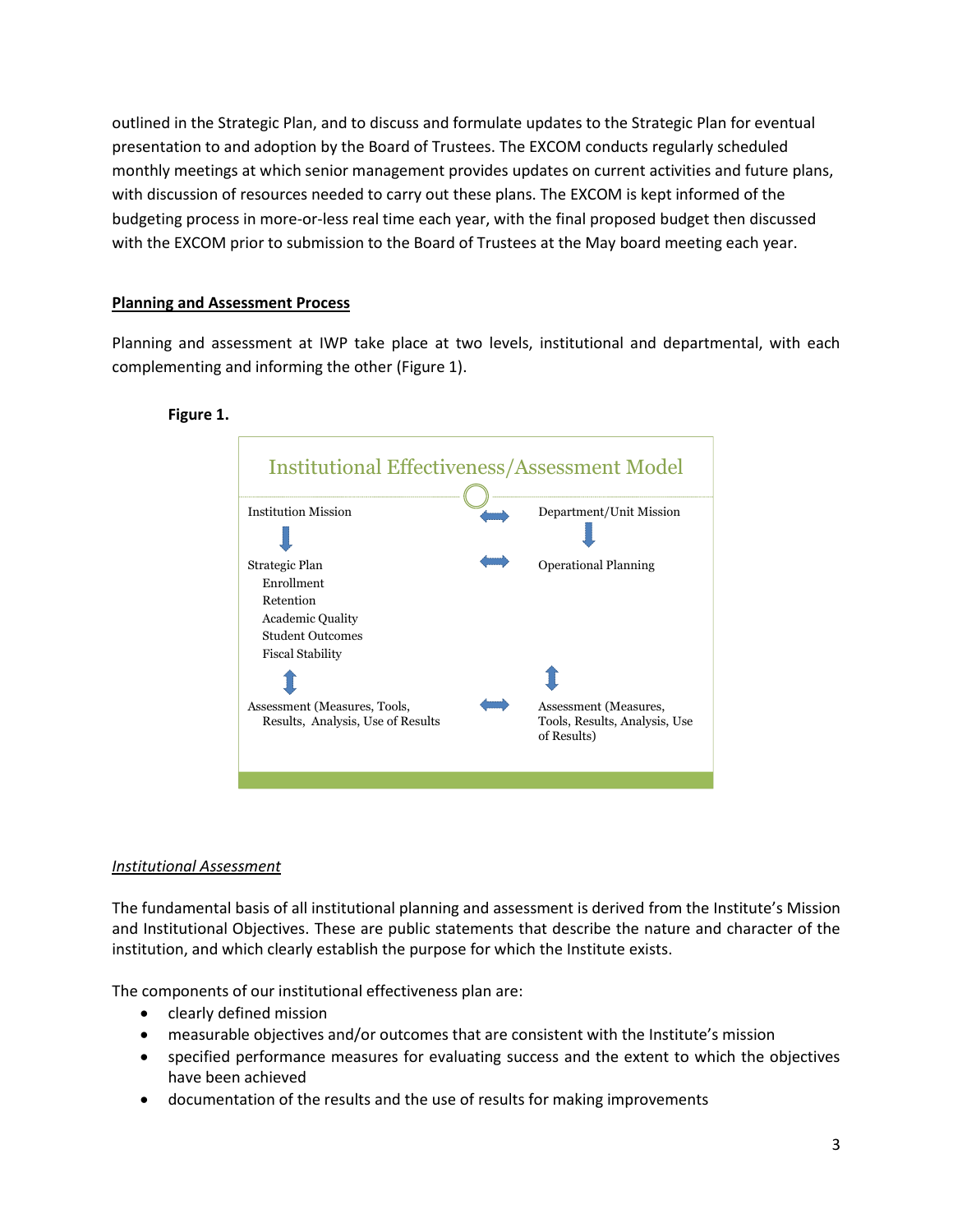The Institute of World Politics engages in a systematic planning process, incorporating all of the Institute's instructional programs and administrative departments. The Mission and Strategic Plan documents are reviewed and are approved at specified intervals.

From the IWP Mission, institutional goals are formulated, each supported by measurable objectives and available data. From those defined goals and objectives, the planning areas of the Institute derive their unit goals, which are tied directly to a strategic initiative and, therefore to the Mission. The graph below (Figure 2) illustrates the interrelationship of the elements of the planning cycle.

**Figure 2.**



### *Departmental Assessment*

The departmental planning and assessment process is based on Strategic Operational Plans (SOPs) and consists of 9 steps. Departmental planning is conducted on an annual basis, with each department completing the cycle of goal setting, analysis, and reporting results. While department heads are responsible for the implementation of their SOP, the Institute recognizes the importance of getting "buy-in" from all levels of the organization. Department heads are expected to solicit, obtain, and consider the feedback of their staffs in the development of their SOPs.

### **Step 1: Develop Goals and Objectives**

Goals and objectives should be linked to IWP's strategic goals and reflect previous assessments. Objectives should be specific, measurable, and achievable.

**Step 2: State Initiatives**

Identify specific activities that unit will use to achieve the objectives.

**Step 3: Establish Measures of Success**

Use primarily direct, and indirect (if necessary), measures (quantitative and qualitative)

**Step 4: Identify the Current Status of Each Initiative** Where is the department in terms of implementing each initiative?

# **Step 5: Identify Associated Costs**

Indicate if there are any costs (time, effort, collaboration, money, etc.) needed to carry out the initiative.

- **Step 6: State Target Completion Date**
- **Step 7: Collect Data and Assess Performance**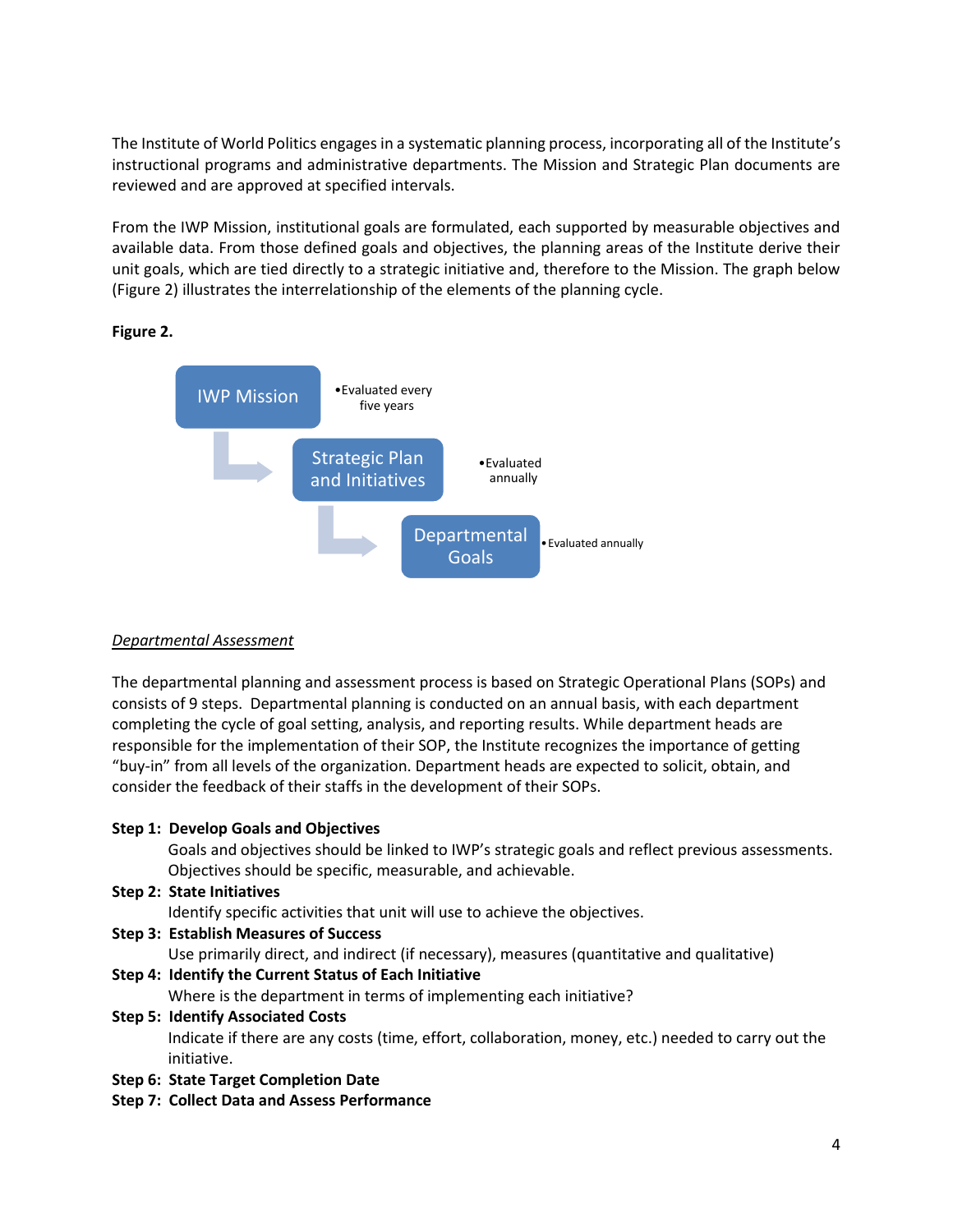Collect data to determine whether or not identified objectives were met.

# **Step 8: Analyze Assessment Results**

Identify key findings and budget implications; Discuss findings among other staff; Document and summarize assessment findings for reporting purposes; Identify future actions to be taken as a result of assessment data

## **Step 9: Effectuate Improvements—"Close the Loop"**

 Decide how to use the findings to improve processes; Disseminate assessment results to important stakeholders; Develop future assessment activities.

## **Planning, Assessment, and Budgeting Process**

Planning and assessment at IWP follow a Planning, Assessment, and Budgeting (PAB) process that permits the use of assessment information in the allocation of institutional resources. Below is a brief summary of the major planning and assessment activities that occur during the fiscal year:

- Prior to the beginning of each fiscal year (typically July), departments develop SOPs to identify specific, measurable, and achievable goals, clearly linked to the overall Strategic Plan. The plans also contain specific activities to achieve these goals, establish measures of success, and identify the costs and target completion date. The departments then submit their SOPs to the designated reviewer (EVP for administrative units, the Academic Council for Academic Affairs).
- Departments track their progress, collect data to determine their effectiveness, and provide this information to their reviewer. A review of the departments' progress in implementing their SOPs occurs three times during the year: at end/beginning of the fiscal year; in the late fall (October/ November); and in the early spring (February/March).
- Following the spring meeting, departments conduct a preliminary review of their progress over the previous year to determine what changes they need to implement for the coming year. In particular, they identify any changes which have resource implications, in order to ensure that these resource requests are factored into the budget process.
- Based on the SOP reviews, departmental resource requests, and financial projections, the Business Office and the EVP develop and provide to each department a budget template for the coming fiscal year. Based on this template, departments identify and submit additional spending priorities to the EVP for consideration and incorporation into the final proposed budget.
- After reviewing departmental budget requests, the EVP and Business Office develop a proposed budget, which is presented to the Board of Trustees at its May meeting.
- Following the Board's modification and/or approval of the budget, the EVP provides departments with the final, approved budget, which the departments use to refine their proposed SOPs for the coming year.
- At the end of the fiscal year, each department drafts a Departmental Assessment Results Report as part of its proposed SOP for the coming year. In this report, each department assesses which activities were successful, which ones were not as successful as desired, and what changes it will implement to improve performance for the coming year. This report serves as the basis for the following year's SOP.

A graphical representation of this PAB process can be found in Appendix 1, below.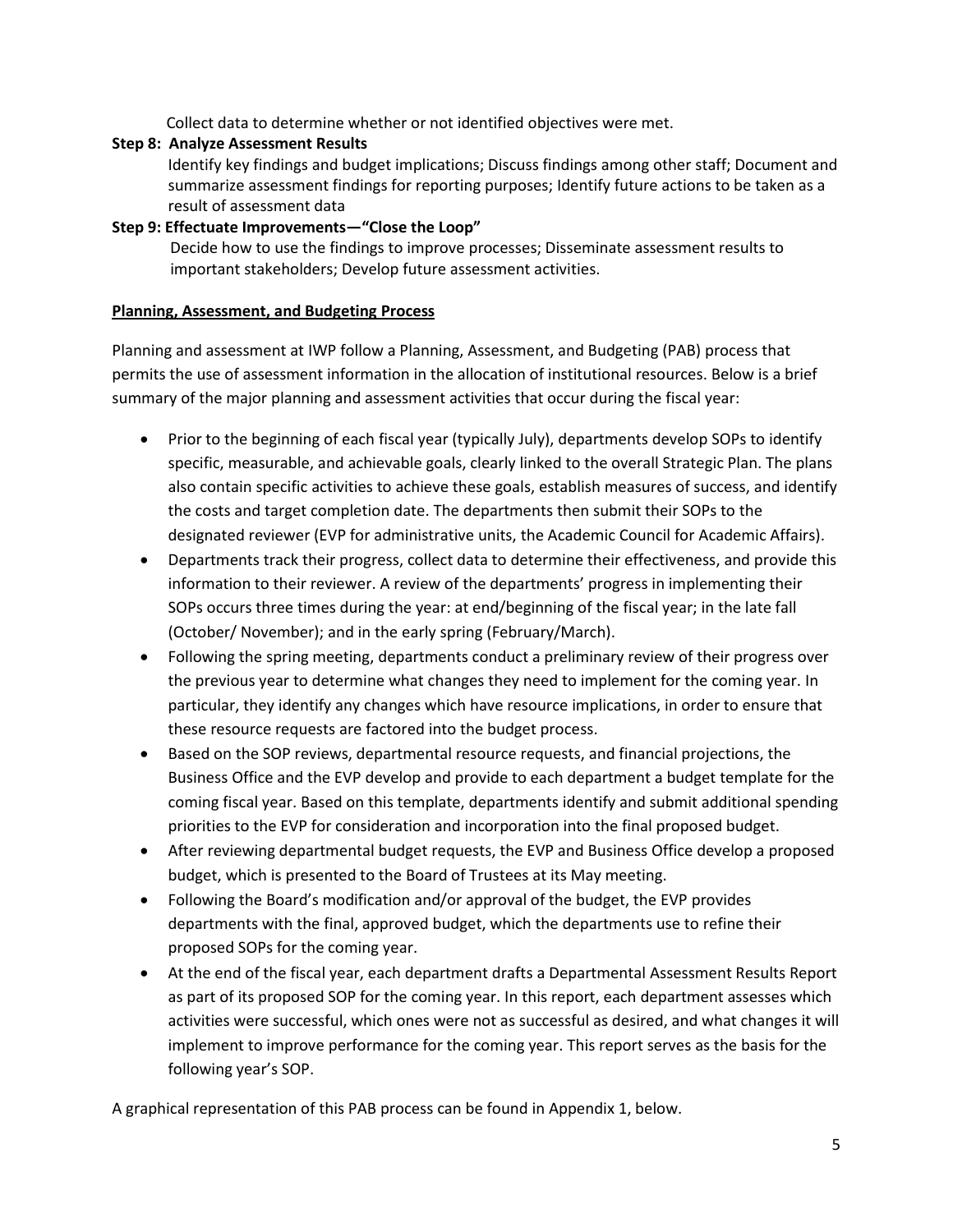The template for the Departmental Assessment Results Report can be found in Appendix 2, below.

Other assessment activities are ongoing throughout the year and include, but are not limited to, various Institutional reports, student surveys, and Board of Trustee surveys and self-evaluations. Departments incorporate this data into their SOPs, as appropriate.

# **Conclusion**

The Institute of World Politics has invested significant time, energy, and human resources to develop and implement a comprehensive assessment plan that serves as a catalyst for change and improvement. The Institute is committed to maintaining an assessment culture that is continually strengthened by its experiences, integrity, sincerity, and forward thinking. The current assessment plan is the roadmap for success, driving processes that are ongoing and evolving.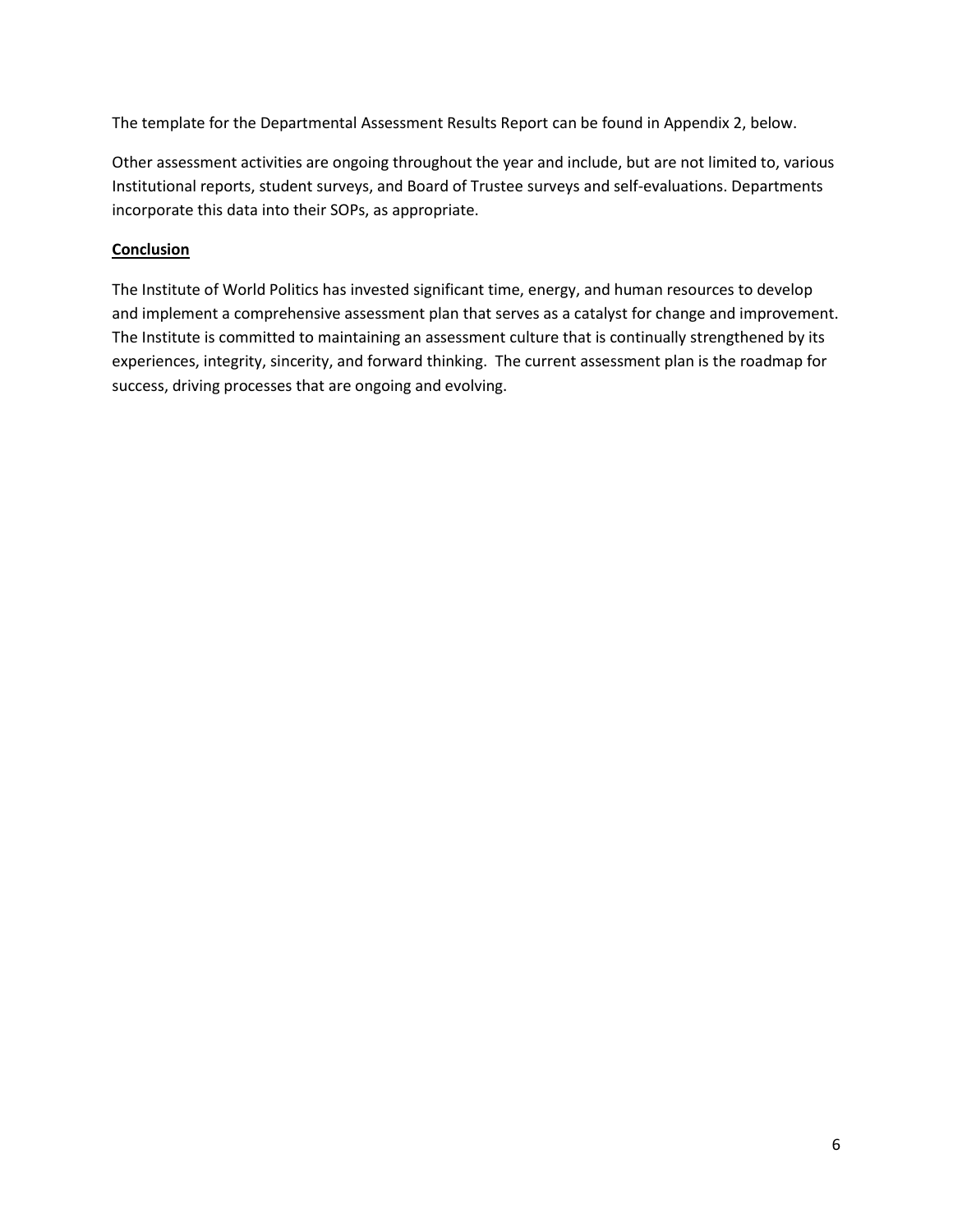#### **Appendix 1: Planning, Assessment, and Budgeting Process**

#### **Creation of SOPs**

#### •July

•ID goals for the year (specific, measurable, achievable) based on IWP strategic goals and previous assessments •ID specific activities, establish measures of success, ID associated costs, set target completion date



**SOPs submitted** to designated reviewer (EVP or AC) for approval

**SOP Approved**

Late July

**Progress Tracking** by department heads and their staffs

#### **First Periodic Review**

•October/November •Departments ID which efforts are on track and which have not had desired impact •Additional required resources IDed, provided (if available)

### **SOP Assessment Report**

- •Early July
- •Assessing which activities worked well, which did not
- •ID changes department will make to improve performance in coming year

#### **Budgeting**

- •Business Office forecasts estimated costs for FY, provides baseline budget
- •Budget templates sent to department heads
- •Departments ID spending priorities (programs, projects, activities, etc.)
- •Department priorities incorporated into final budget
- •Budget approved by Board (May)

## **Second Periodic Review**

•February/March •Preliminary analysis of collected data to determine what changes needed in the coming year (changing target completion dates, reallocating resources, providing more resources, etc.) •Outcome guides

development of next year's budget